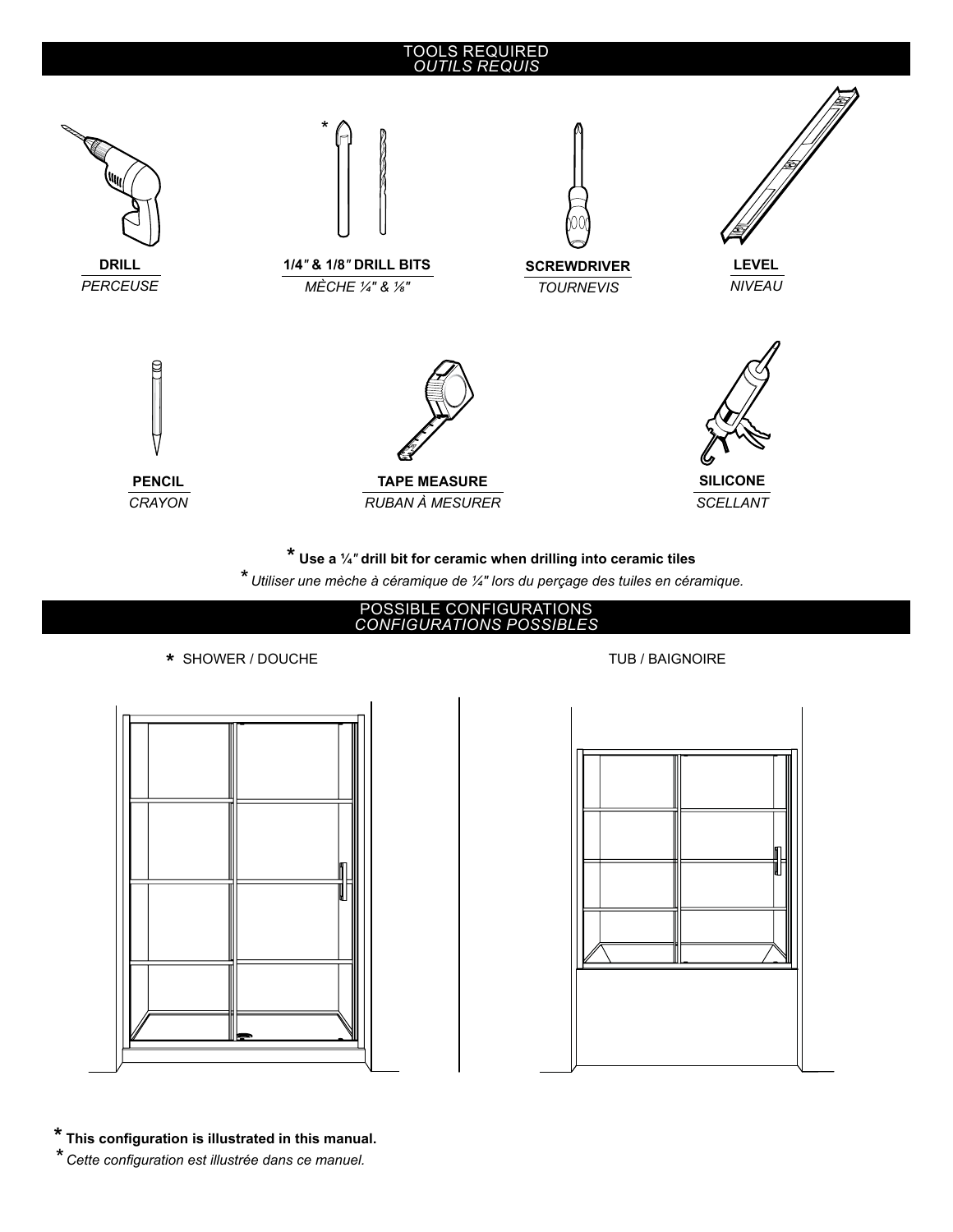## **PARTS AND HARDWARE LISTING** *LISTE DES PIÈCES ET QUINCAILLERIE*